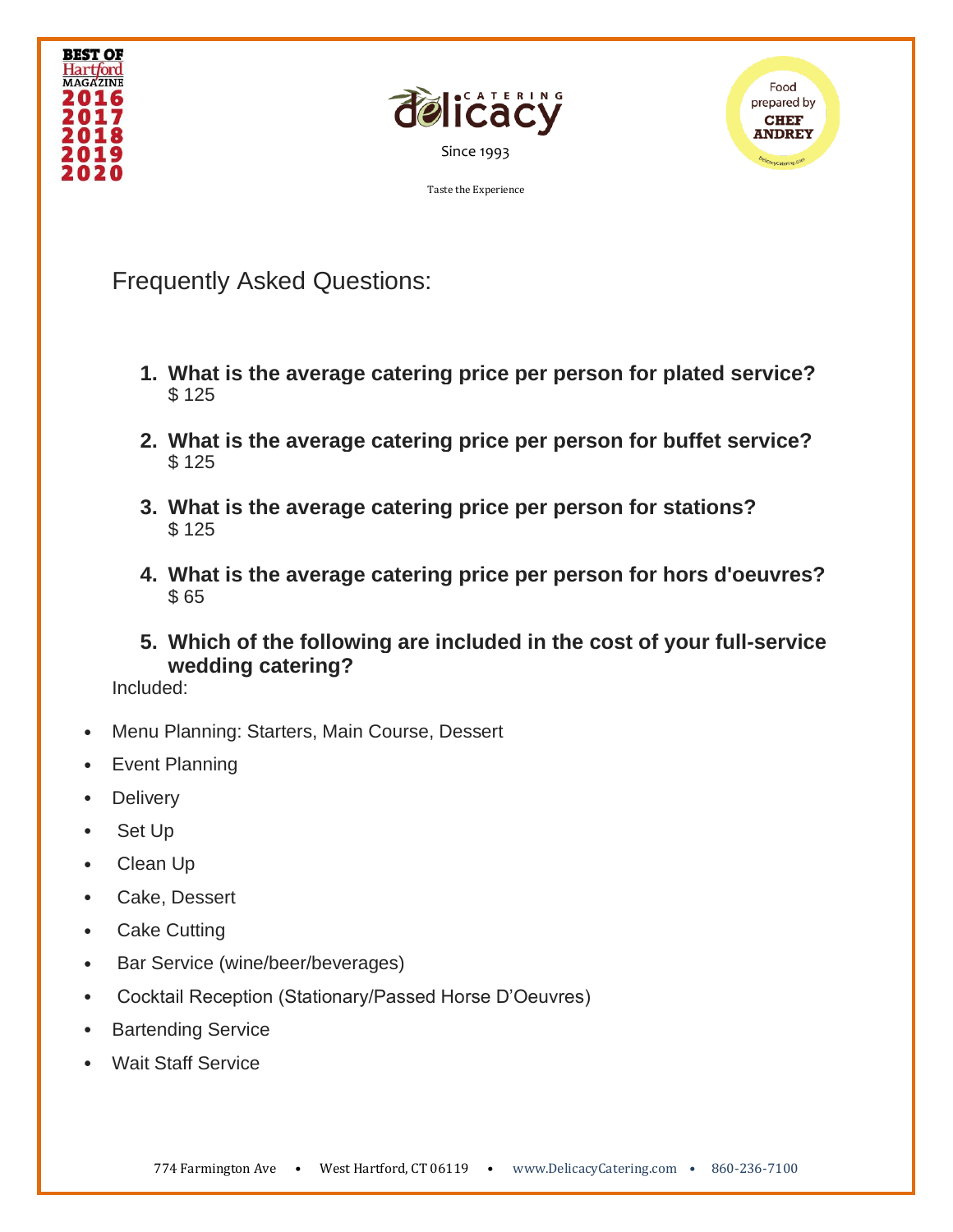





- Tastings (Cost: \$100 for 2, will be deducted from the Contract price, once event is booked)
- Chairs (not Included. We rent those, check with our event coordinators for the price)
- Tables (not Included. We rent those, check with our event coordinators for the price)
- China: Salad, Cocktail, Dessert, Dinner plates
- Linens: Table Covers, Napkins, Food station displays
- Flatware: Stainless Fork: cocktail, salad, dinner, dessert; Knife
- Glassware: Water, Wine, Beer, Juice
- Chocolate Fountain (not Included. We rent those upon request, check with our event coordinators for the price)
	- **6. What is the starting price per person for [bar service?](https://f82b6117-6dac-4e04-921e-5bfcd1f57651.filesusr.com/ugd/d0c408_47b4ffa77c274ec8b0c89242a6199432.pdf)** \$24.50
	- **7. Which of the following are included in the starting price for bar service?**

Included (unless marked different):

- Bartender(s) (extra fee will apply)
- Open Bar
- House Beer
- Specialty Beer (extra fee will apply)
- House Wine
- Specialty Wine (extra fee will apply)
- Champagne Toast (extra fee will apply)
- House Liquor (extra fee will apply)
- Premium Liquor (extra fee will apply)
- Signature Drink (extra fee will apply)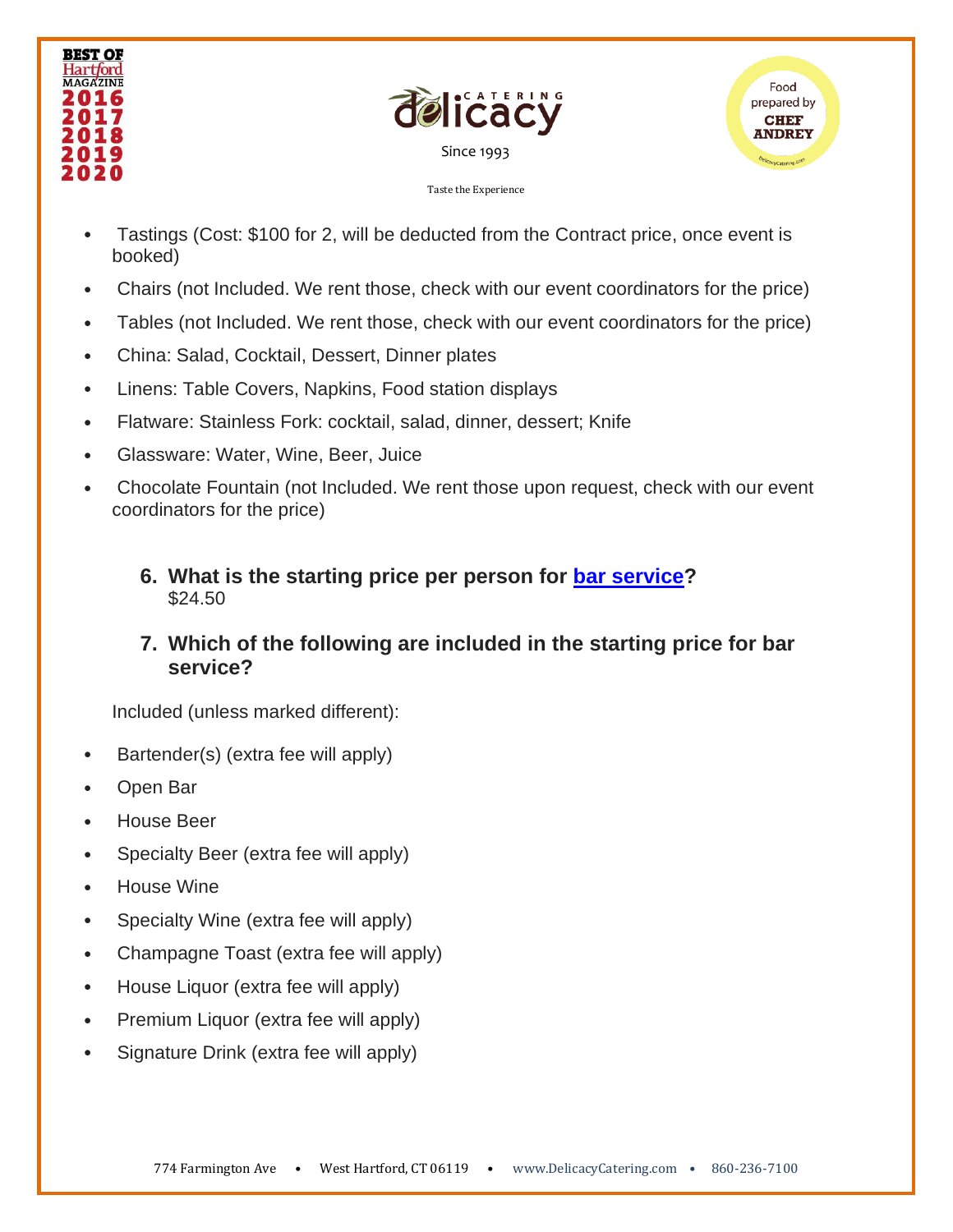





#### **8.What event services do you provide?**

- Delivery
- Set Up
- Clean Up

# **9.What catering services do you provide?**

- Breakfast / Brunch
- Buffet
- Cake
- Cake Cutting
- Cocktail Reception
- Custom Menu
- Dessert
- Family Style
- French Service
- Hors d'oeuvres
- Lunch
- Outside Cake
- Plated
- Server(s)
- Bartender(s)
- Stations
- Tapas
- Tastings (cost \$100 for 2. The \$100 will be deducted from the Contract price if booked)

# **10.What types of cuisine do you cater?**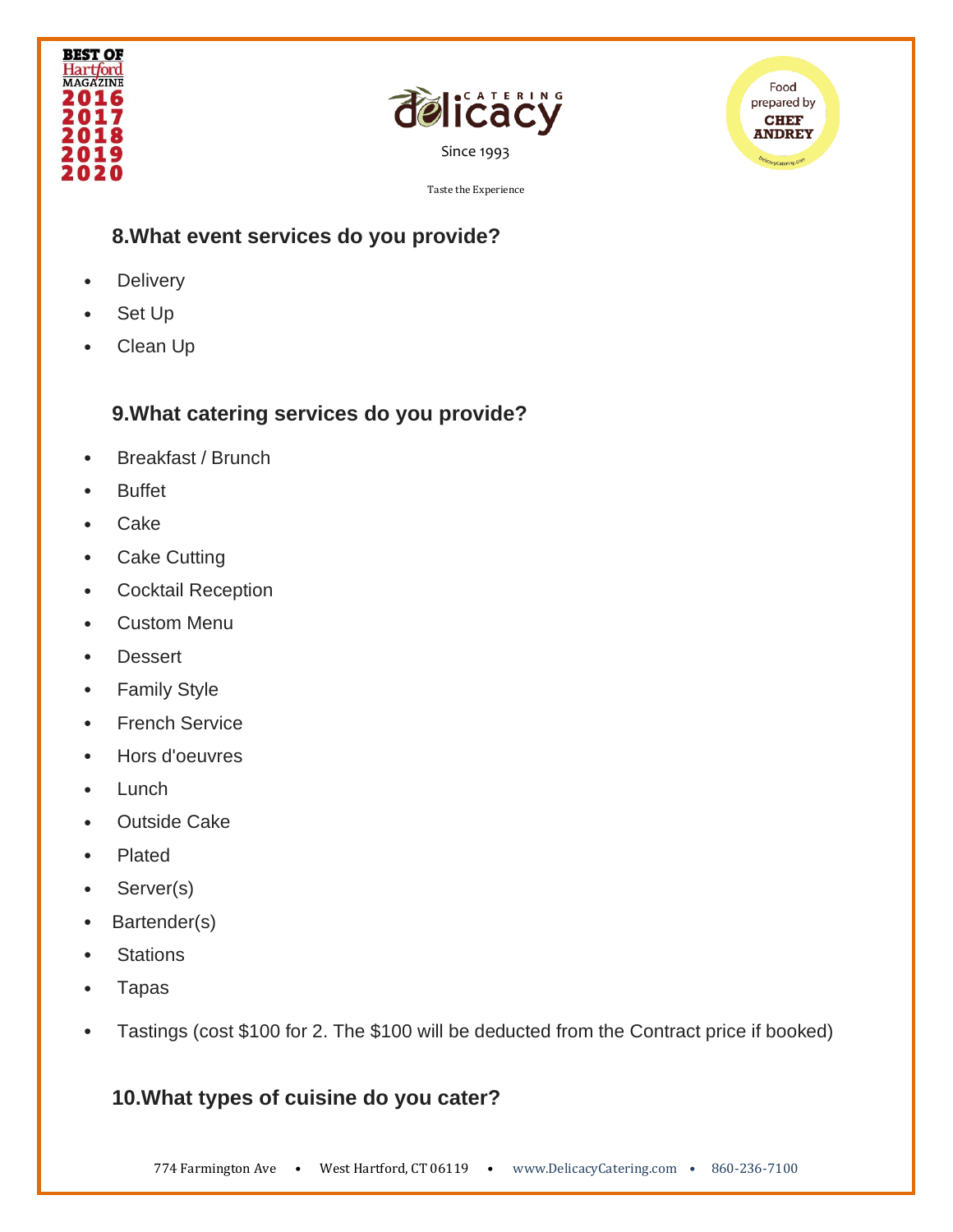





- **American**
- Asian
- BBQ
- Cajun
- French
- German
- Greek
- Indian
- Italian
- Korean
- **Latin American**
- **Local**
- **Mediterranean**
- Mexican
- Middle Eastern
- Russian
- Ukrainian
- Sandwiches/Wraps
- Seafood
- Southern
- Southwestern
- Spanish
- Thai
- Vietnamese

# **11.What dietary needs can you accommodate?**

• Gluten Free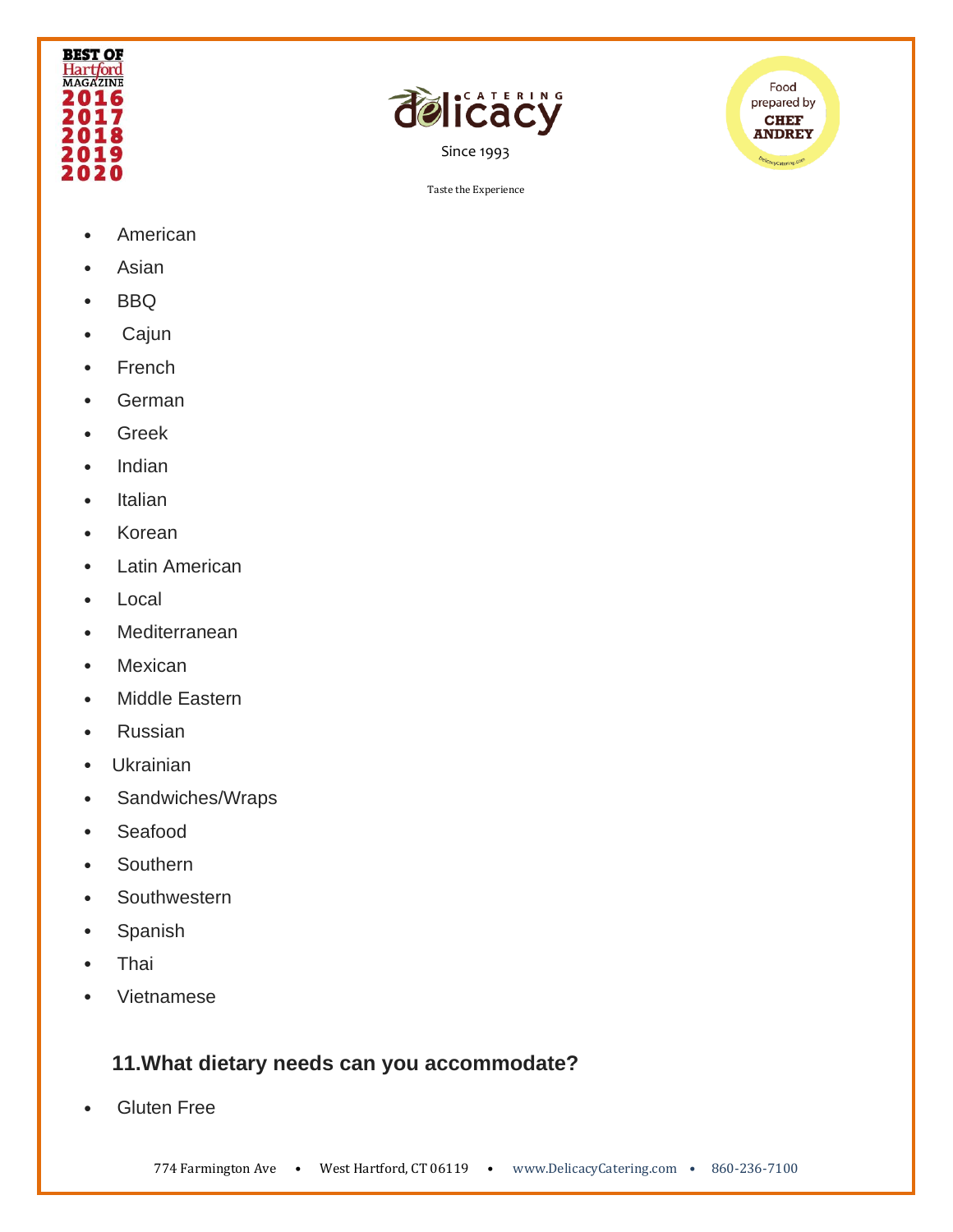





- Lactose Free
- No Pork
- Halal
- Kosher
- Nut Free
- Organic
- Vegan
- Vegetarian

#### **12. What bar services do you provide?**

- Liquor License
- Bartender(s)
- Cash Bar
- Consumption Bar
- Open Bar
- House Beer
- Specialty Beer
- House Wine
- Specialty Wine
- Champagne Toast
- House Liquor
- Premium Liquor
- Signature Drink
- Outside Alcohol

# **13. Which of the following items can you provide?**